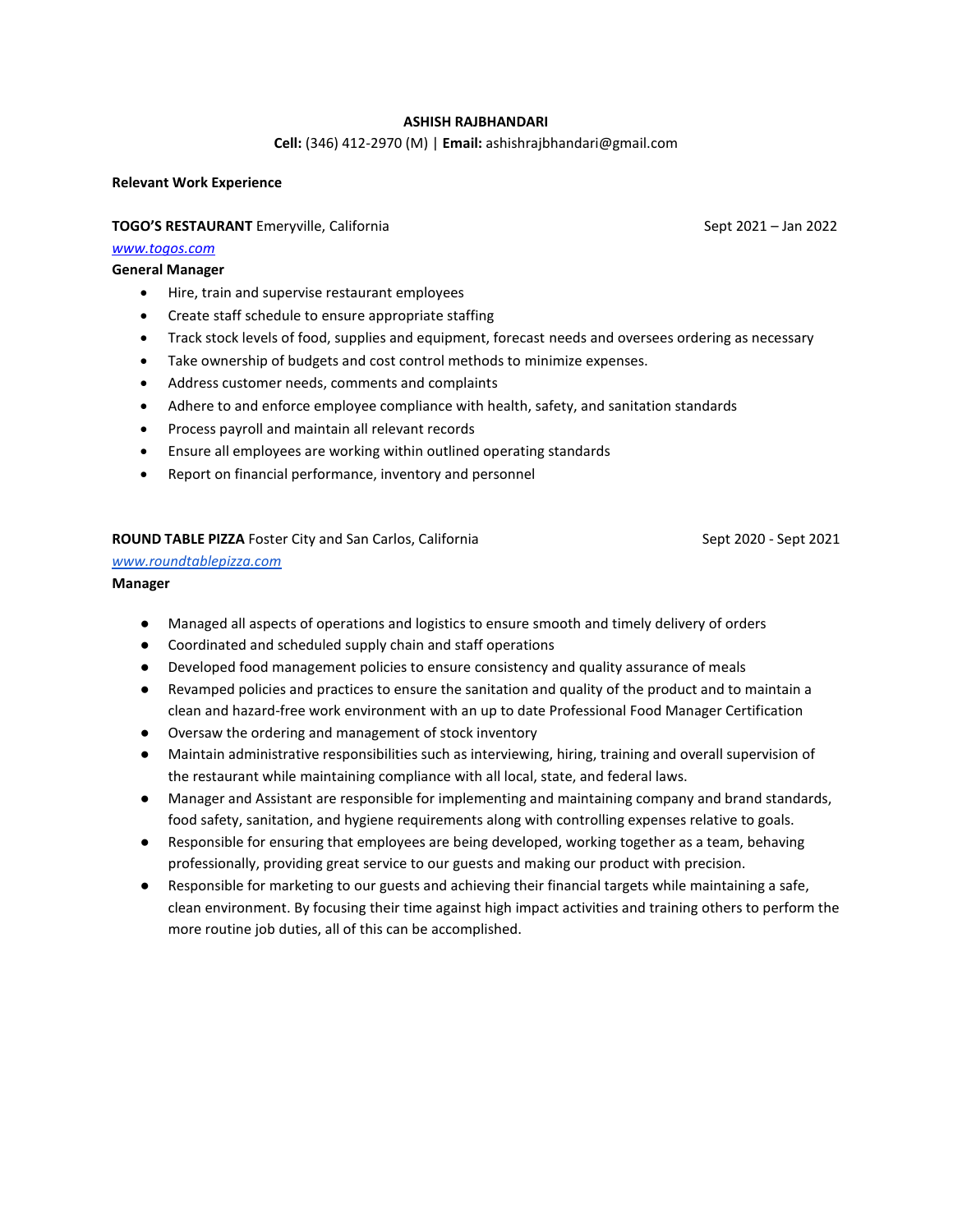### **GOURMET CATERING BAY AREA** San Francisco, CaliforniaMay 2017 – Mar 2020

## *[www.gourmetcateringbayarea.com](http://www.gourmetcateringbayarea.com/)*

Gourmet Catering delivers handcrafted meals to corporate offices and private events throughout the bay area. **Operations Manager**

- Managed all aspects of operations and logistics to ensure smooth and timely delivery of orders
- Coordinated supply chain and staff operations
- Developed food management policies to ensure consistency and quality assurance of meals
- Revamped policies and practices to ensure the sanitation and quality of the product and to maintain a clean and hazard-free work environment with an up to date Professional Food Manager Certification
- Oversaw the ordering and management of stock inventory
- Supported chefs in menu building, food handling and coordination

# **URBAN FOOD INDUSTRIES PVT. LTD.** Kathmandu, NepalDec 2010 – Jan 2017

## *[www.theurbanfood.com](http://www.theurbanfood.com/)*

Urban Food is an innovative meat processing company with a mission geared towards manufacturing locally sourced, sustainable processed meat products with a unique supply model that empowers women and marginalized communities. The national distribution engine is complemented also by a full farm-to-table B2C structure through 7 cafes in the Kathmandu valley

**Founder and CEO**

- Led the growth of the company from 3 employees and 110lb daily production capacity at inception, to 80 employees and 2,200lb daily production capacity
- Designed, oversaw and participated in B2B and B2C end-to-end processes including channel partner acquisition, contract negotiation, optimizing the supply chain as well as marketing and sales
- Manage and conduct market research and new product development
- Implemented cost saving programs by streamlining procurement, dispatch and delivery logistics
- Introduced policies and practices to ensure the sanitation and quality of the product and to maintain a clean and hazard-free work environment
- Develop, review and evaluate KPIs of inventory control functions, outputs, productivity and address performance gaps to ensure that the business is delivering on operating and service goals
- Supported chefs initially and during progress in menu building and food handling for 7 food stalls in the Kathmandu valley

# **FOODLINE PVT. LTD.** Kathmandu, NepalApr 2009 – Oct 2010

# *[www.foodline.com.np](http://www.foodline.com.np/)*

Foodline is an Import and Distribution Company established in 1986. The company markets and distributes Fast Moving Consumer Goods (FMCGs) comprising of food and beverage, household cleaning products, pet food, plastic wares, kitchen supplies and other household products.

### **Head of Marketing and Sales**

- Established growth strategies to meet sales, targets and volume goals.
- Performed comprehensive market research and analysis in response to evolving market conditions.
- Identified potential markets, new product selection and adjust strategies linked to customer profile.